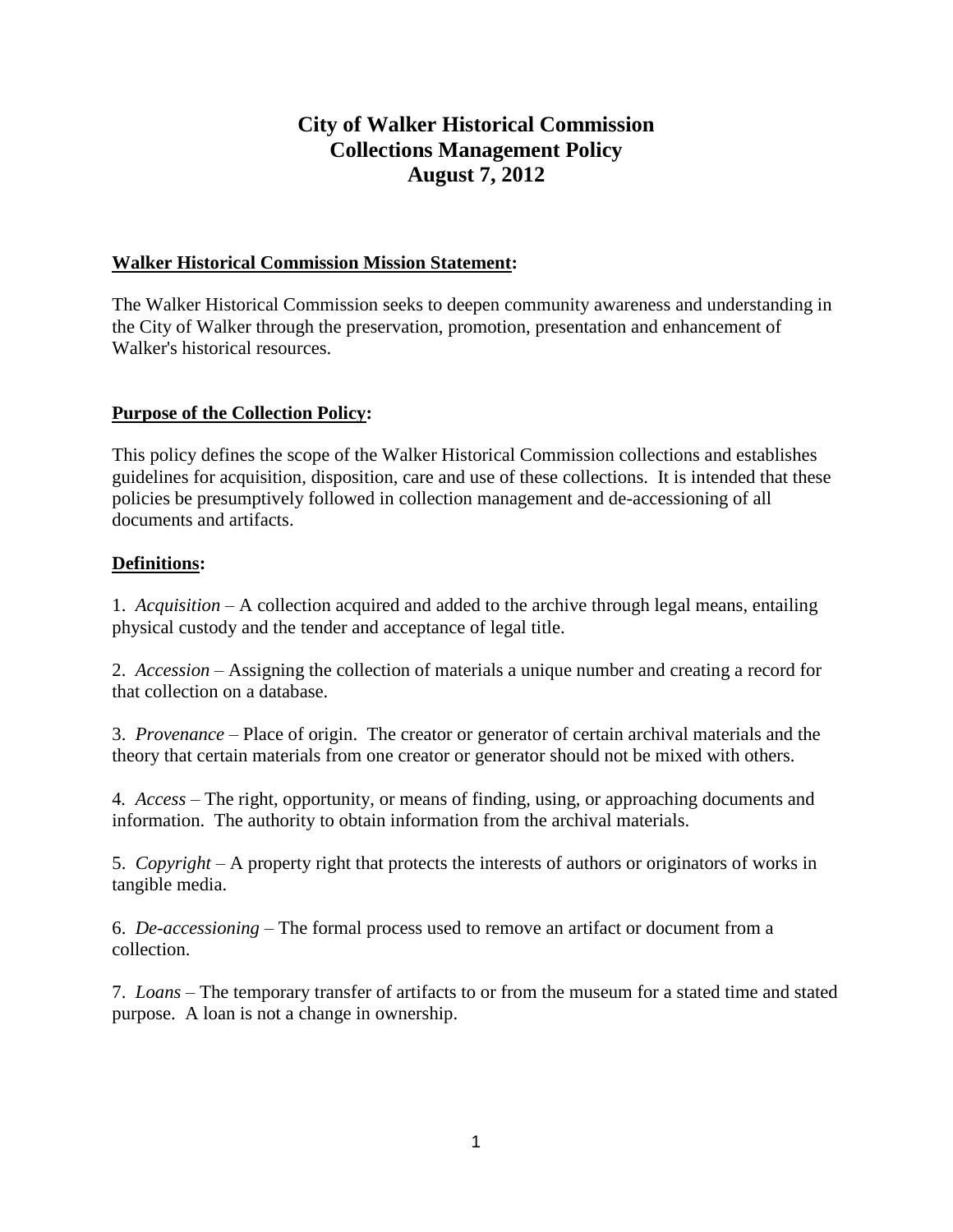### **What the Walker Historical Commission Will Accept and Collect:**

1. The Walker Historical Commission may accept items that have an origin in, have been used by people within, or represent items within the geographical limits of the city/township of Walker and surrounding area.

2. The Walker Historical Commission may accept items that were created or used between 1830-present.

3. The Walker Historical Commission may accept artifacts that have a solid connection to the City of Walker.

4. The Walker Historical Commission will accept items such as News Print, Graphics, Manuscripts, Appliances , Furniture, Tools and Machinery, Weapons, Musical Instruments, Decoration, and Clothing considering above criteria.

### **Collection Policies:**

1. The Walker Historical Commission welcomes gifts of artifacts that may assist us in carrying out our mission to preserve and celebrate Walker's past. However, due to space and budget constraints not every donation can or will be accepted. These decisions may be based on the following list of standards:

- **●** Relevance to Mission Statement
- **●** Timeliness
- **●** Interpretive quality
- **●** Scholarly quality
- **●** Physical condition
- **●** Appropriateness for collection

Before considering acceptance of a donation a **Request to Donation Form** which contains the following information should be completed by the potential donor:

- **●** Item Type
- **●** Item Description
- **●** Item Age
- **●** Item Significance the City of Walker

In order to establish scope of donation a member of the Walker Historical Commission should contact the potential donor to view a piece, or the entirety of the donation.

Items abandoned in the Walker Historical Commission's possession without having gone through the donation policy procedure will not be guaranteed acceptance and may be discarded at the Commission's discretion.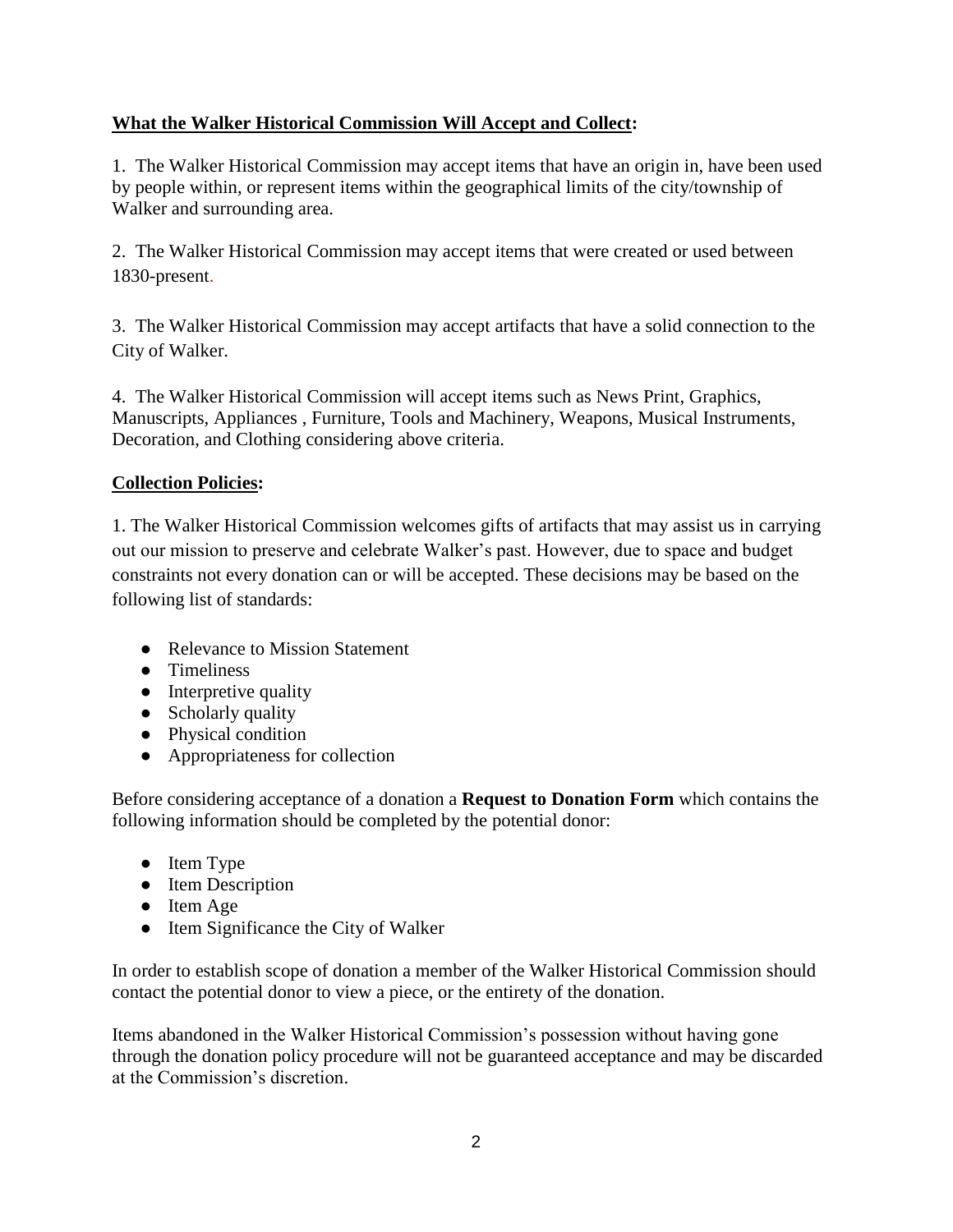The Walker Historical Commission has the right to reject donations when necessary or appropriate.

All donated items accepted by the Walker Historical Commission immediately become the property of the Commission upon acceptance. The Walker Historical Commission retains the right to dispose of unneeded items in any way it sees fit (trade, sale, discard, donate). The Walker Historical Commission will immediately own all rights to accepted donation's including copyright where applicable.

Donations accompanied by terms and conditions that conflict with the above statement may not be accepted. Donations with excessive conditions may not be accepted.

The Walker Historical Commission will not place a value on gifts for tax purposes.

Anonymous donations will be accepted if so requested at the time of the donation.

Any donation accepted into the Walker Historical Commission collections will be accompanied by an **Acceptance Agreement** or other agreement, which legally transfers ownership of the artifact from the donor to the Walker Historical Commission and outlines the terms and conditions of the gift.

2. The Walker Historical Commission welcomes bequests of artifacts that may assist it in carrying out its mission to preserve and celebrate Walker's past. Accepted bequests will be judged with the same criteria as gifts and may be sold without being accessioned or deaccessioned.

These items will be identified as "Sold by the Walker Historical Commission, for the benefit of mission" and funds earned will be used for the operation of the Walker Historical Commission.

Any bequest accepted into the Walker Historical Commission collections will be accompanied by an **Acceptance Agreement** or other agreement, which legally transfers ownership of the artifact from the donor to the Walker Historical Commission and outlines the terms and conditions of the gift.

3. The Walker Historical Commission may purchase items that expand or enhance its collection. Proposals for purchase will be made to the Acquisitions Committee from within the Walker Historical Commission. The Acquisitions Committee shall approve each purchase using the same set of standards applied to gift acceptance.

The Walker Historical Commission will only purchase materials that the seller has a legal right to sell.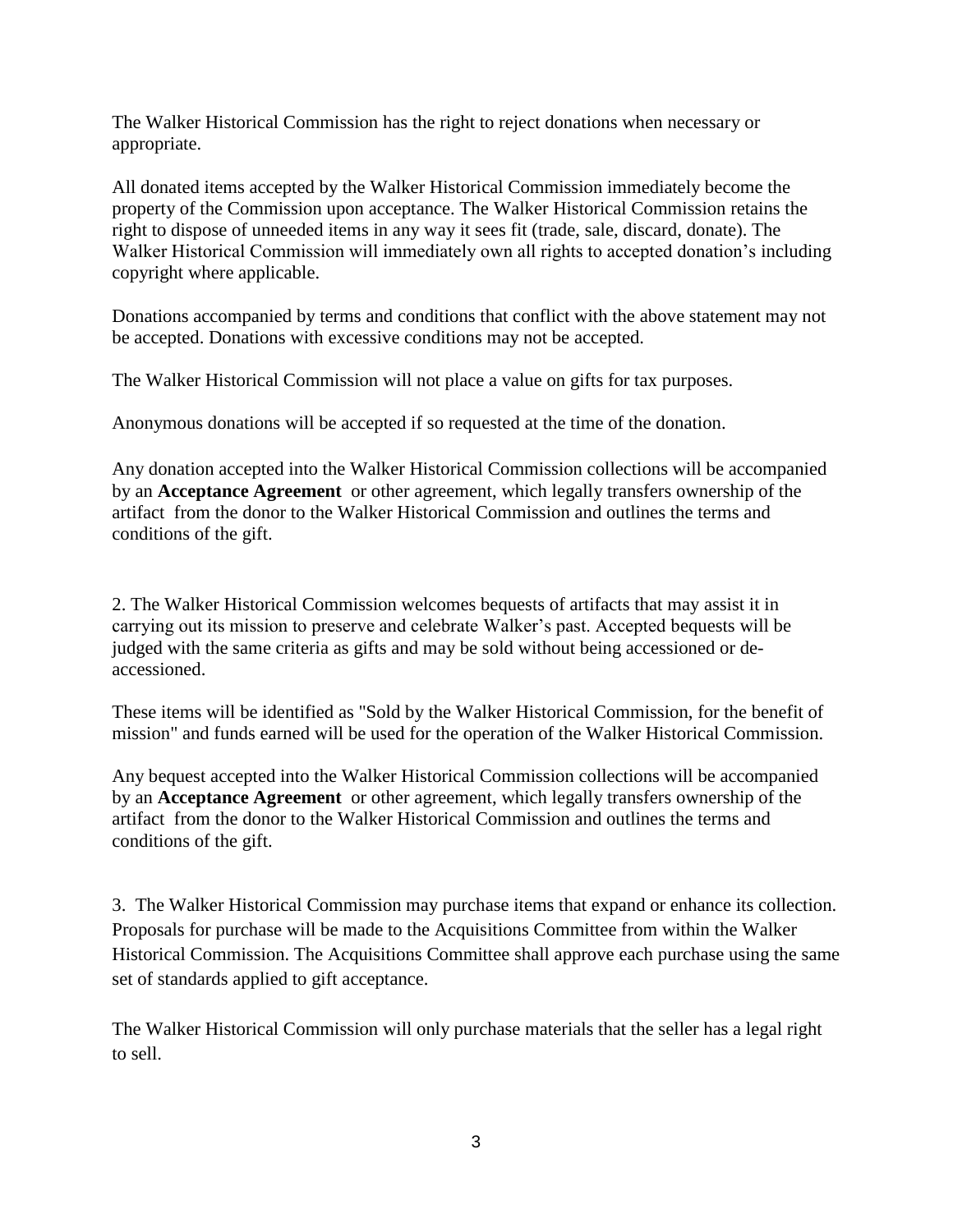The Walker Historical Commission will not purchase materials for its collections from Commission members.

4. The Walker Historical Commission may elect to commission artists and/or craftspeople to create replicas of artifacts for display. These artifacts may not be represented in the collection or the original artifact may be harmed by being on display. Proposals for commission will be made to the Walker Historical Commission from within the Commission. The Walker Historical Commission shall announce a call for proposals for the production of a particular artifact. The Acquisitions Committee shall select a proposal from the resulting applicants. Reproduced artifacts will be accessioned into the collection.

# **Acquisition Committee:**

All acquisitions will be approved by the Acquisitions Committee which shall be made up of three members including two members of the Walker Historical Commission and one City Commissioner.

All de-accessioning decisions will be made by the same Committee.

# **Acquisition Criteria:**

1. Items must remain relevant to the Walker Historical Commission's Mission Statement and Purpose.

2. Items must represent an aspect of historical importance in the Walker community or add to the scope of the Walker Historical Commission collection.

3. Items with unknown provenance may not be accepted. Items should have a solid connection to the city/township of Walker.

4. Items must be in good condition. The Walker Historical Commission must be good stewards of our funds, for this reason the Commission may not accept artifacts that require extensive repair or extenuating conservation methods to maintain.

5. Items must deepen the community's awareness and understanding in the City of Walker. For this reason items not easily displayed due to size, material, or monetary value may not be accepted.

6. Unique or rare items may be accepted if the Commission has the resources to conserve and protect the item. If not, the Walker Historical Commission may attempt to locate a local museum or institution that will accept the item.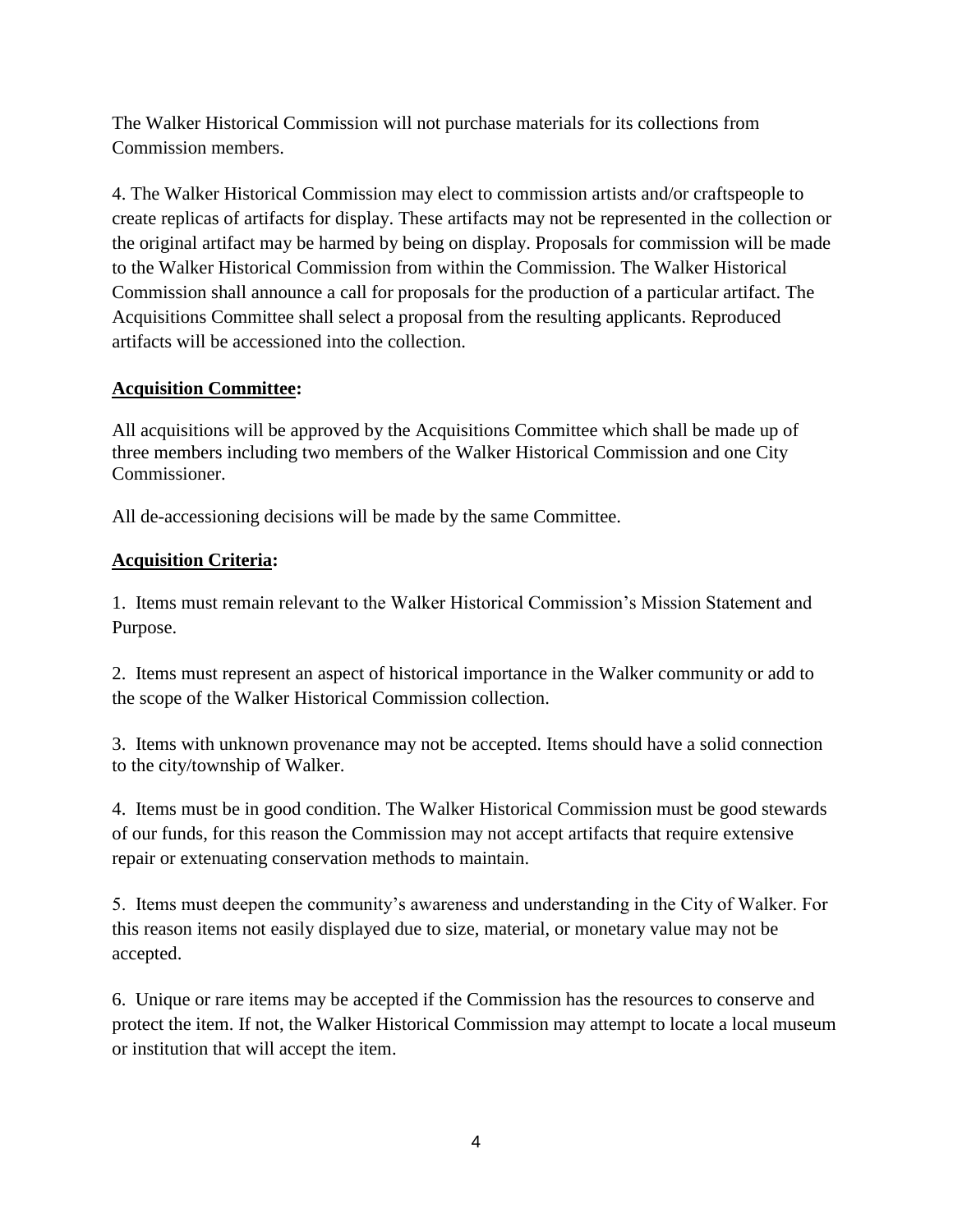7. Items serving as a standard to their type may be highly valued. The Walker Historical Commission wishes to portray an accurate representation of Walker's past, therefore items that conform to the norm shall be valued over atypical examples of the same type.

8. Items already present in the collection may be accepted if the quality or significance of the item is greater than the Walker Historical Commissions collections' artifact, or, the acquisition of the item may allow greater interpretive use of either artifact.

9. Items known to have a fraudulent, unethical or illegal background will not be accepted or retained. The Walker Historical Commission abides all federal, state or local laws and ordinances when acquiring artifacts for its collection.

10. Items that present an unreasonable risk to the collection or staff may not be accepted. At this time the Walker Historical Commission does not have the resources to store items that pose an environmental risk.

### **Accessioning Procedures:**

1. An artifact is to be considered for acceptance after completion of a **Request to Donate Form**  by the potential donor and any investigation and research the Acquisition Committee determines is reasonable.

2. After the Acquisitions Committee accepts a donation an **Acceptance Agreement** citing donation/s will be provided to the donor by the Walker Historical Commission. The **Acceptance Agreement** shall legally transfer ownership of the artifact from the donor to the Walker Historical Commission and outline the terms and conditions of the gift. A copy of this Agreement should be made available to the donor for their records.

Wherever possible the Walker Historical Commission should obtain and retain the copyright to all artifacts and items in its collection. At the time of the acceptance of an artifact the **Acceptance Agreement** should expressly state that the copyrights of the artifact be granted to the Commission. Donations with restrictions on the grant of all copyright interests should be carefully considered. Once obtained the Commission should freely allow duplication of its copyrighted materials where it would advance the mission of the Walker Historical Commission but these rights should be retained for as long as the artifact is in the collection.

3. Access to and use of the information, images, media and sounds contained within the Walker Historical Commission Collections are limited to private use by donors, descendants of original benefactors, and museums/other institutions.

All other requests will be granted on a case by case basis and the Walker Historical Commission reserves the rights to charge a "service fee." The Acquisitions Committee or designated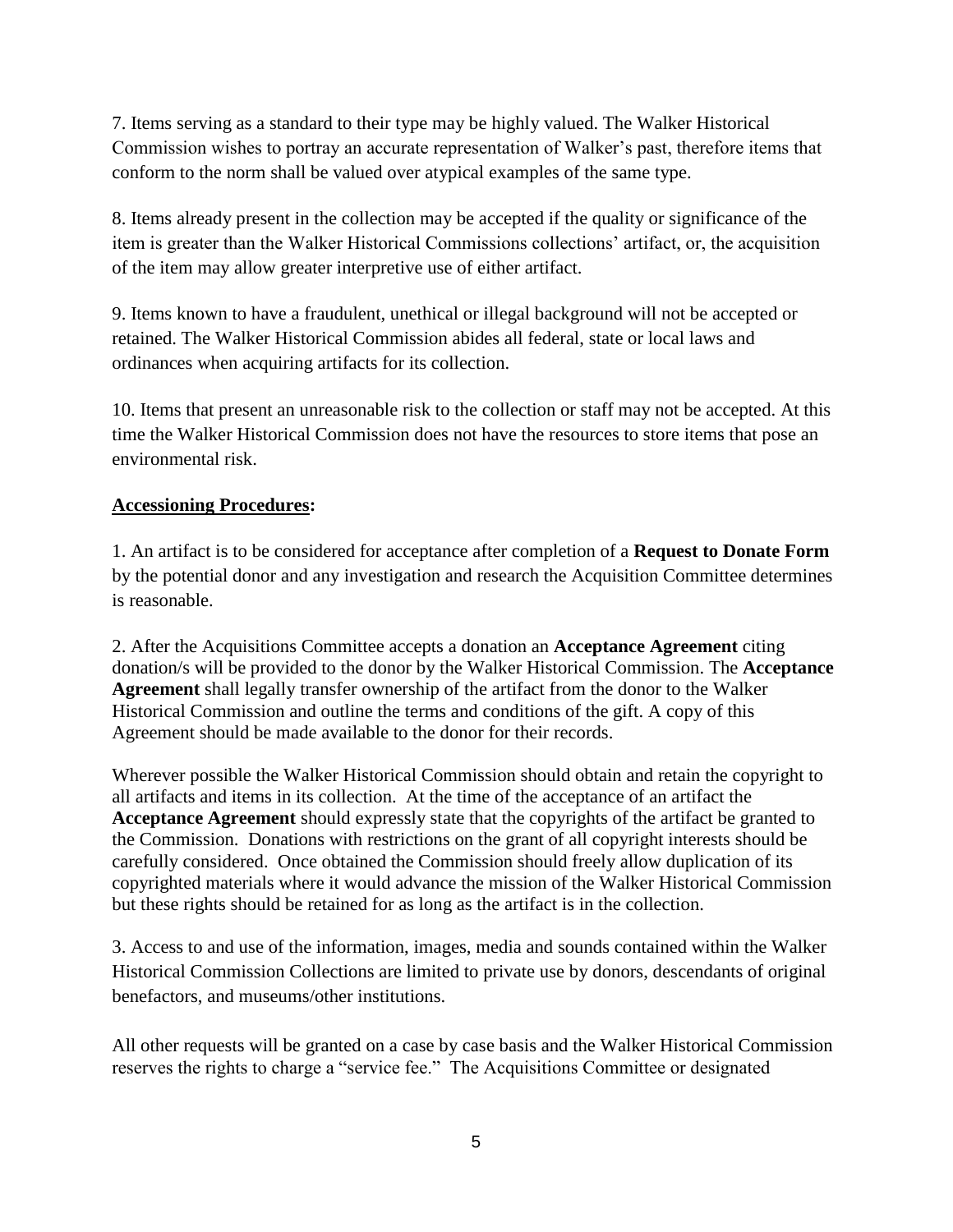representative must approve and supervise all requests for access. Each occurrence or period of access shall be recorded by an **Access Agreement** which covers the terms of the access period.

Commercial use or publication without written permission is strictly prohibited. Copying, redistribution, or exploitation for personal or corporate gain is not permitted.

# **De-Accessioning Procedures:**

1. In order to maintain the integrity of its collection the Walker Historical Commission may deaccession artifacts. An artifact may be de-accessioned when:

- Artifact is no longer useful to the purpose or activities of the Walker Historical Commission
- The Walker Historical Commission can no longer provide necessary care for the artifact
- The Walker Historical Commission cannot display the artifact due to artifacts value, condition, lack of documentation or legal constraints
- Artifact is dangerous or may cause damage to other artifacts in the collection or to commission members working in the collection
- Monetary value justifies the sale

2. Proposals for de-accessioning will come from within the Walker Historical Commission and be submitted to the Acquisitions Committee.

3. If an artifact is approved for de-accession the Walker Historical Commission will locate the **Acceptance Agreement** or other paperwork to establish its legal ownership of an artifact.

De-accessioned artifacts will be offered to local museums/institutions, the original owner/donor, or be disposed or otherwise destroyed at the discretion of the Acquisitions Committee.

A permanent record of the artifact's de-accession and subsequent disposition will be kept on file by the Walker Historical Commission.

# **Loans:**

As part of its mission to share Walker's historical resources and deepen community awareness, the Walker Historical Commission may loan artifacts in the collection to other museums and institutions. Requests from other museums or institutions for research or exhibit should be made in writing to the Commission and include the following information:

- The intended use and purpose of the loan
- Description of the material requested in as much detail as possible
- Where, and under whose responsibility, the artifacts will be housed while on loan
- The length of time the loan is needed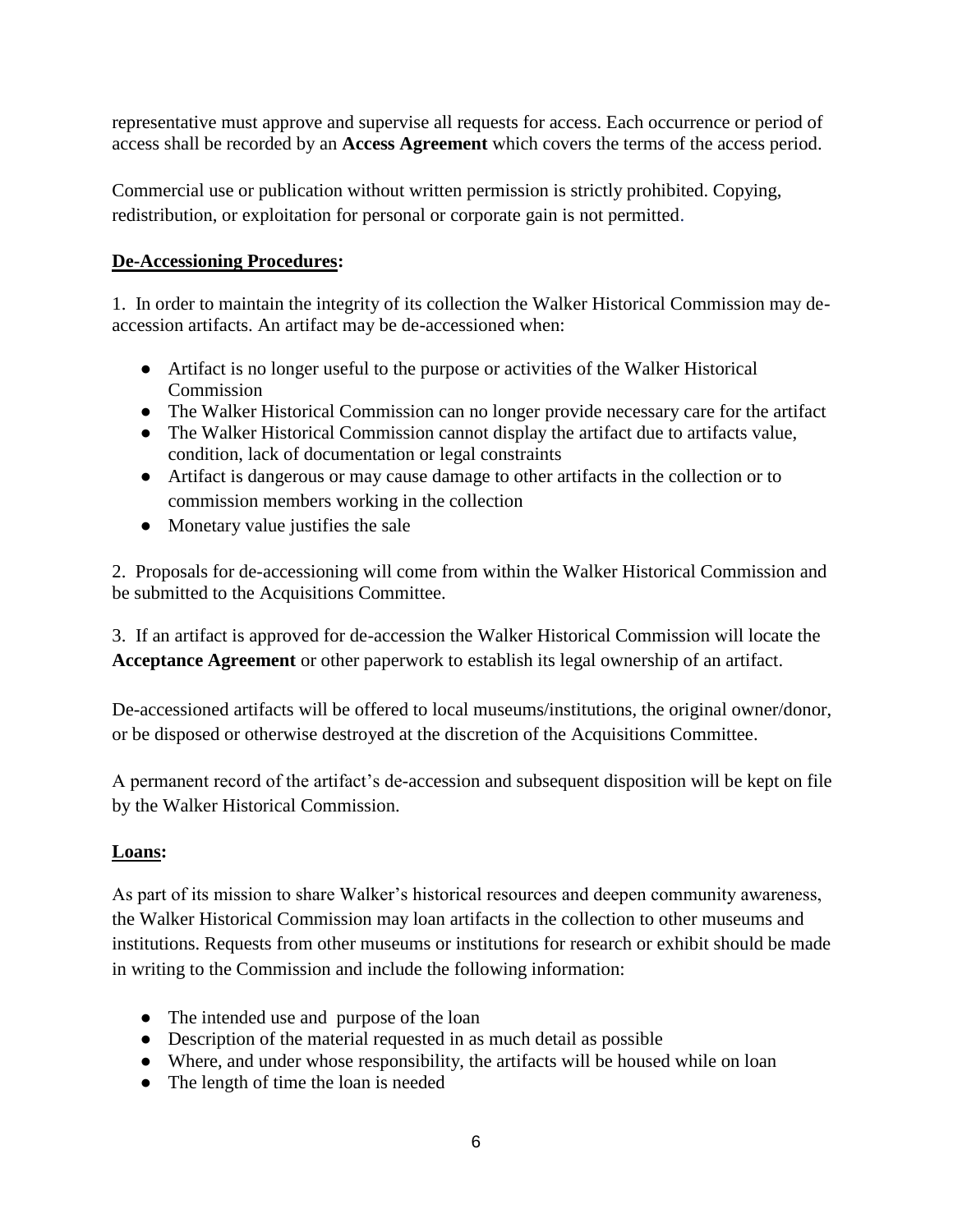Loan requests will be reviewed by the Walker Historical Commission. The Walker Historical Commission will loan only to museums and institutions, not to individuals.

Some artifacts in the Commission's collections may not be available for loan. This includes artifacts judged too fragile or too environmentally sensitive to travel and artifacts needed for interpretation or display by the Commission. Care and guidelines for the artifact requested for loan maybe specified by the Walker Historical Commission.

All artifacts on loan from the Walker Historical Commission may be subject to the following stipulations:

- All loans must be documented with a **Loan Agreement** which conforms to the terms and conditions set forth in this section.
- Loaned artifacts may not be transferred or forwarded to another individual or institution, even if the person who requested the loan changes institutional affiliation, without prior written permission from the Walker Historical Commission.
- Artifacts on loan for research should be housed securely and according to professional standards. Artifacts should be protected from extremes of temperature and humidity, from insects, vermin, and dirt. Artifacts should be protected from light when not being studied. In the case of loans for exhibit, the Walker Historical Commission may specify handling and mounting methods, and lighting and security guidelines. In some cases, a borrowing institution will be asked to submit a facilities report before an exhibit loan can be approved.
- Loaned artifacts should not be replicated, remounted, reframed, repaired, coated for photography, fumigated, or in any way altered without prior written permission from the Walker Historical Commission.
- Exchange or permanent acquisition of a loaned artifact may be permitted or requested by the Walker Historical Commission.
- Documentation affixed to artifacts on loan such as accession or catalogue numbers must not be altered or discarded.
- Artifacts returning from loan may be the responsibility of the borrower until received by the Walker Historical Commission. Returning artifacts should be accompanied by an invoice, packed properly and with the same care as they were when sent out, and returned by the same shipping method, or as specified by the Walker Historical Commission at the time of return.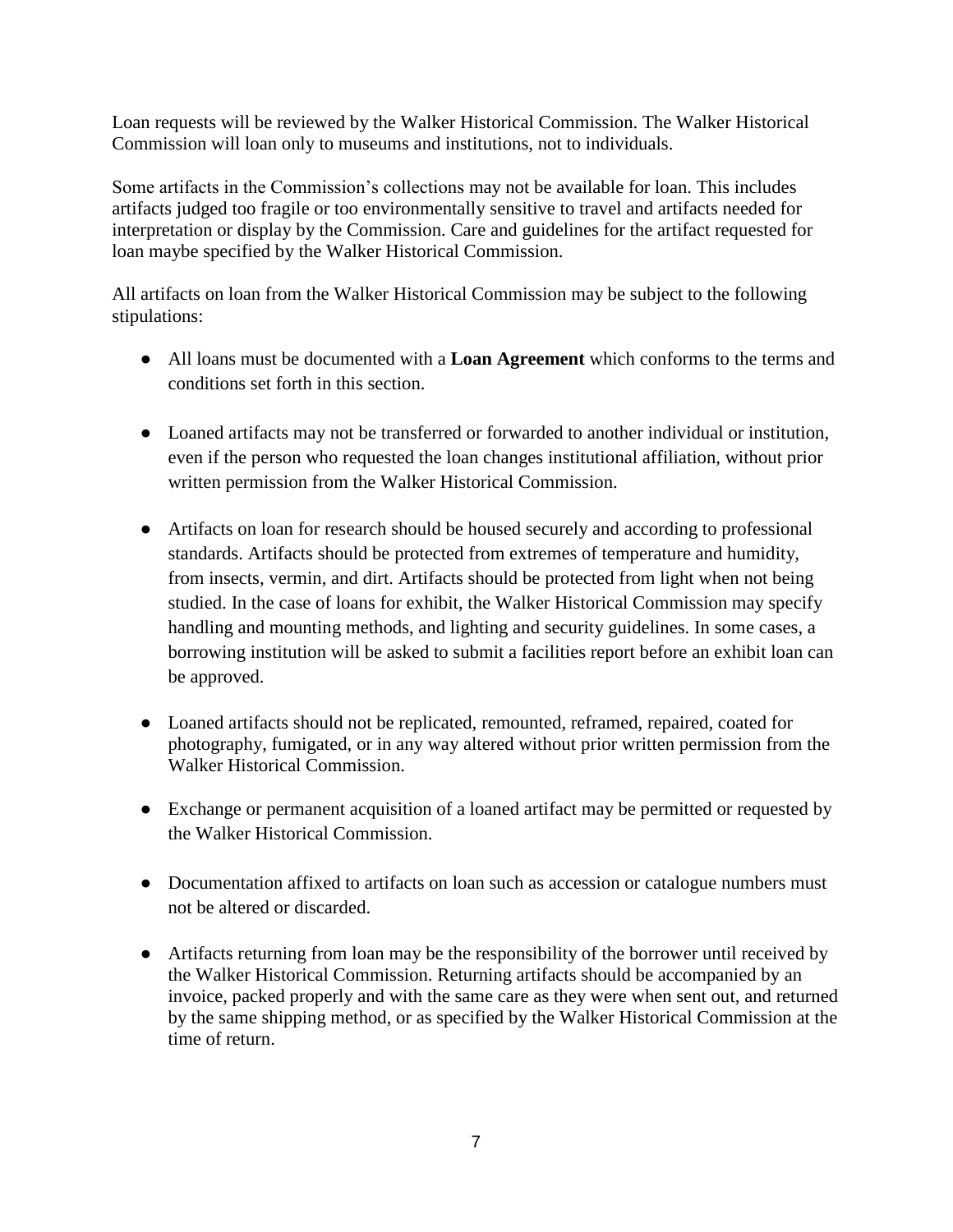- The Walker Historical Commission reserves the right to require insurance be placed on its loaned artifacts. The Walker Historical Commission will indicate the appropriate value for insurance on the **Loan Agreement**; artifacts should be insured for this value.
- The Walker Historical Commission should receive credit in exhibit labels, catalogues, and publications based on the use of loaned artifacts from its collections.
- Failure to follow the Museum's policies may jeopardize the borrowing institution's future loan privileges.

### Incoming Loans

The Walker Historical Commission accepts loans for research and for special exhibits. Any transaction whereby artifacts and/or documentary materials enter the Walker Historical Commission's possession must be covered by a **Loan Agreement**. It is the responsibility of the Walker Historical Commission to ensure that necessary documentation, including required permits, is in place for loans involving artifacts. The Walker Historical Commission will not borrow artifacts that knowingly have been collected or imported in violation of local, state, federal or international restrictions, or which may otherwise place the Commission in a compromising legal or ethical position.

Anyone who borrows material in the name of the Walker Historical Commission must agree to abide by these conditions.

### Research Loans

A request to borrow research artifacts from another institution or individual should be made in writing. All incoming loans must be signed for by a member of the Acquisitions Committee. Insurance arrangements for incoming loans should be based on the value placed on the loan by the lender. All conditions set on an incoming loan must be reviewed by the Walker Historical Commission. Conditions set on use and storage of artifacts must be achievable. Once accepted, conditions will be binding, and the Walker Historical Commission will make every effort to adhere to these restrictions. No portion of an incoming loan may be transferred to a location or person that has not previously been approved in writing by the lending institution. Borrowed artifacts may not be altered in any way without written permission. It is the responsibility of the borrower to see that a loan is returned in a timely fashion. Artifacts that become damaged or lost while in the Walker Historical Commission's possession must immediately be documented in writing, and the lending institution must be notified.

### Exhibit Loans

A request to borrow artifacts for exhibit must be made in writing. When an exhibit loan has been approved, originals or copies of the loan agreement, environmental requirements, or other written agreements may be given to the Acquisitions Committee. The Walker Historical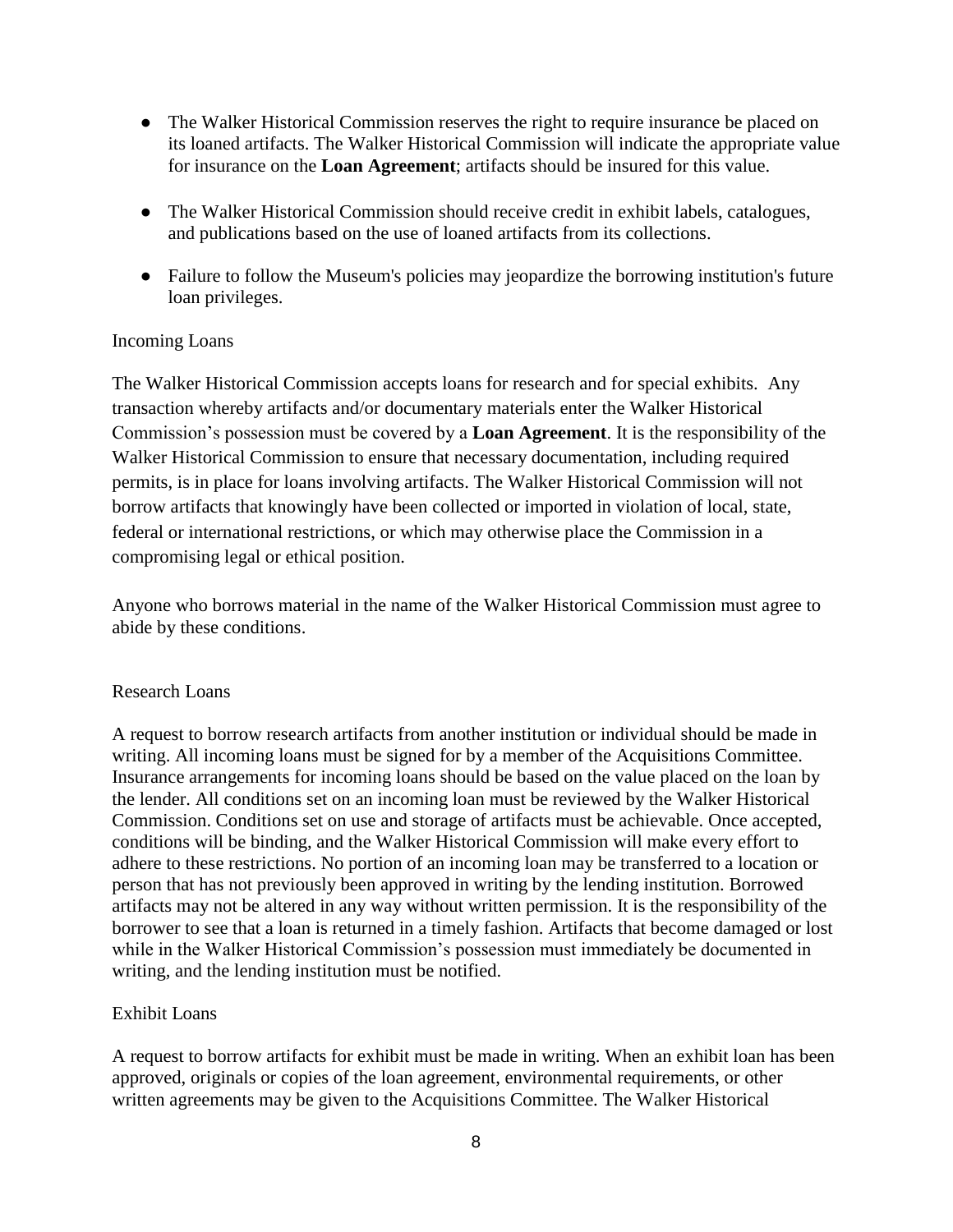Commission completes condition reports in consultation with the Acquisitions Committee, and oversees compliance with conditions (mounting method, environmental considerations, etc.) set by the loaning institution.

### **Collection Management:**

1. The Walker Historical Commission upholds its mission to the care and presentation of the artifacts in its collections.

2. The Walker Historical Commission shall preserve artifacts in accordance with the highest standards of conservation.

3. The Walker Historical Commission shall maintain an Emergency/Disaster Plan.

4. The Walker Historical Commission preservation standards shall be maintained for artifacts on loan to the Commission or borrowed from the Commission.

5. The Walker Historical Commission will provide adequate space, environment (specified below) and safe keeping for its collections.

6. The Walker Historical Commission will use its best efforts to store its collection in a facility providing a temperature controlled environment between 68 to 72 degrees that does not fluctuate weekly or seasonally due to maintenance practices or inadequate environmental control equipment. In addition; this facility should also maintain humidity levels of approximately 45–55 percent with minimum fluctuations.

7. The Walker Historical Commission may store collection artifacts in acid free containers and/or with acid free tissue paper, foam, folders and hangers. If the artifact is too large for a container, the artifact will be draped in a cover made from undyed, unbleached, cotton muslin.

8. The Walker Historical Commission may minimize artifacts in the collection exposure to indoor and outdoor light as much as possible while considering the artifacts use for interpretation. Artifacts in storage will be enclosed, if possible due to size and material of artifact, inside an acid free storage container or draped in a cover made from undyed, unbleached, cotton muslin.

9. The Walker Historical Commission should maintain an archival database which may be used to record as much of the following information as accurately possible:

- When, how, and from whom the artifact was acquired (establishing legal ownership)
- When the artifact was accessioned and with what accession number
- A complete catalog entry including a full description of the artifact as well as a photograph
- Details of condition of the artifact, any damage should be noted